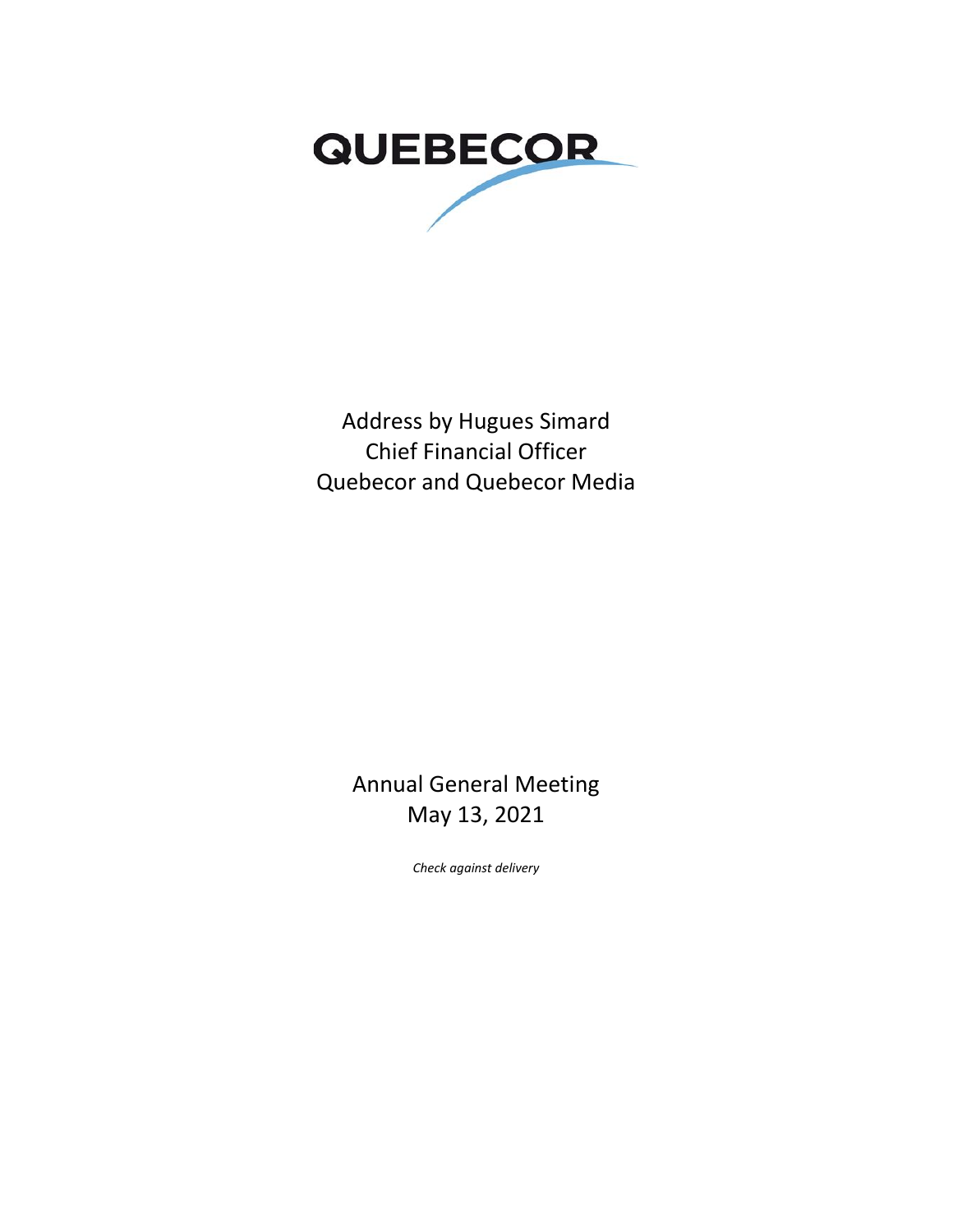Thank you, Pierre Karl. Good morning, ladies and gentlemen.

Allow me to present our 2020 financial review.

## *SUMMARY OF RESULTS*

Quebecor recorded total revenues of \$4.318 billion in 2020, up 0.6% from 2019. Adjusted EBITDA grew 3.9% to \$1.953 billion.

Net income attributable to shareholders was \$607 million or \$2.41 per share, compared with \$653 million or \$2.55 per share in 2019.

Adjusting for all items not directly related to our operations, such as unusual items, losses or gains on valuation of financial instruments and discontinued operations, our adjusted income from continuing operating activities was \$595 million or \$2.36 per share, a 2.4% increase from \$581 million or \$2.27 per share in 2019. The improvement was mainly due to the \$73 million increase in adjusted EBITDA.

I will now go into a little more detail, starting with a summary of the results of our main business segments.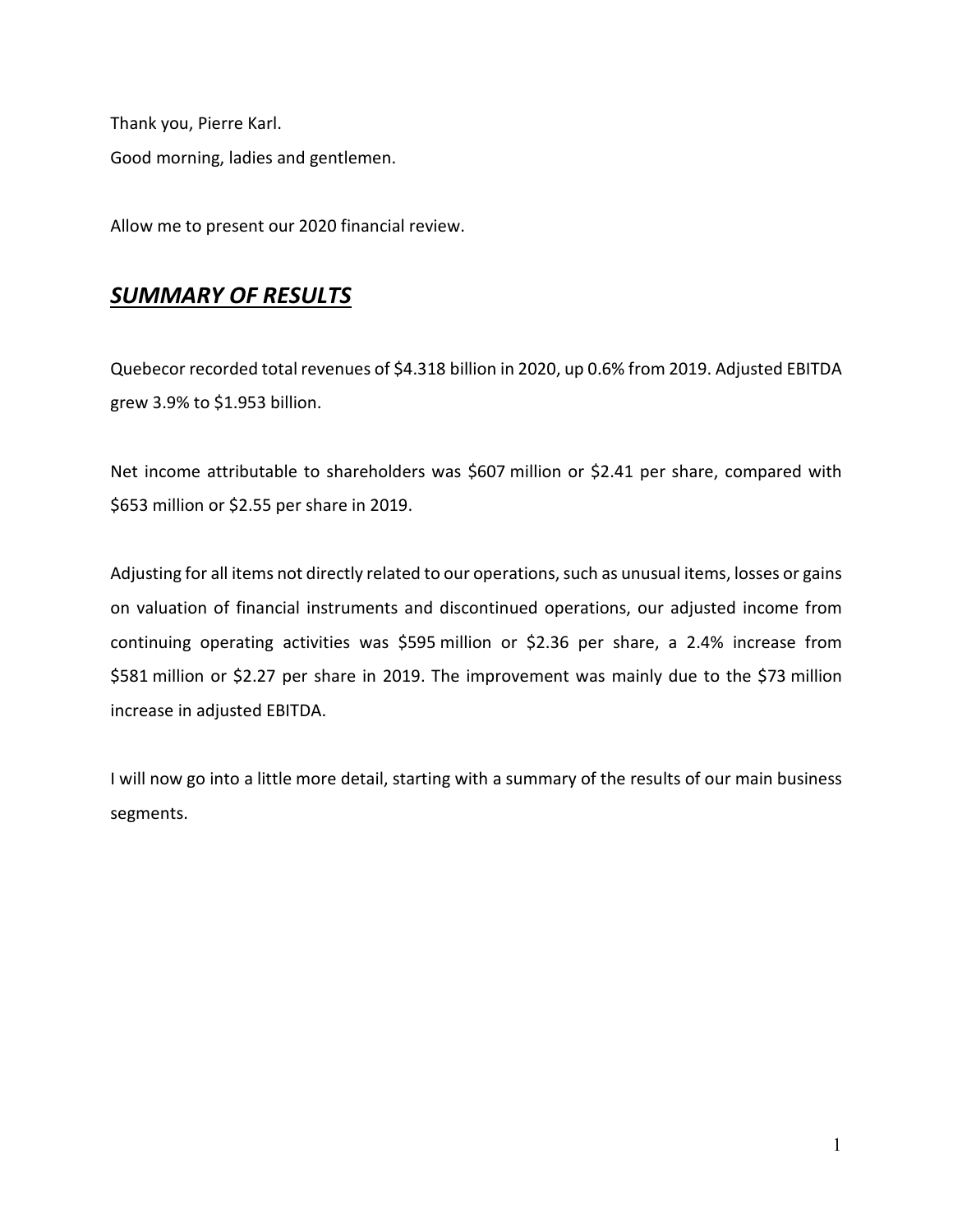#### *REVENUE*

Despite the global challenges created by the COVID-19 pandemic and its impact on some of our businesses, we ended fiscal 2020 with a 0.6% increase in revenue. Our Telecommunications segment outperformed again with 4.1% revenue growth as a result of rising consumer demand for our mobile and Internet services, driven by the successful launch of Fizz, our new mobile phone and residential Internet service, and Helix, our home entertainment and management platform. Our mobile services and equipment, which increased its revenues by 10.4% or \$87 million, remains our main growth driver. Our Internet access services also performed well, increasing their revenues by 1.5% or \$17 million.

Our Media segment's revenues were down 11.9%, mainly because of a decrease in advertising revenue. Revenue from film production and audiovisual services was also down because of the suspension of film shoots due to the COVID-19 public-health crisis.

In our Sports and Entertainment segment, revenue was down 17.8% because of the cancellation or postponement of most shows and events, which was partially offset by higher revenue from book publishing and distribution.

We reported our first quarter 2021 results this morning. Consolidated revenues were up 3.4% year over year to \$1.091 billion. Our Telecommunications segment performed strongly again, growing its revenues by 4.5% to \$914 million.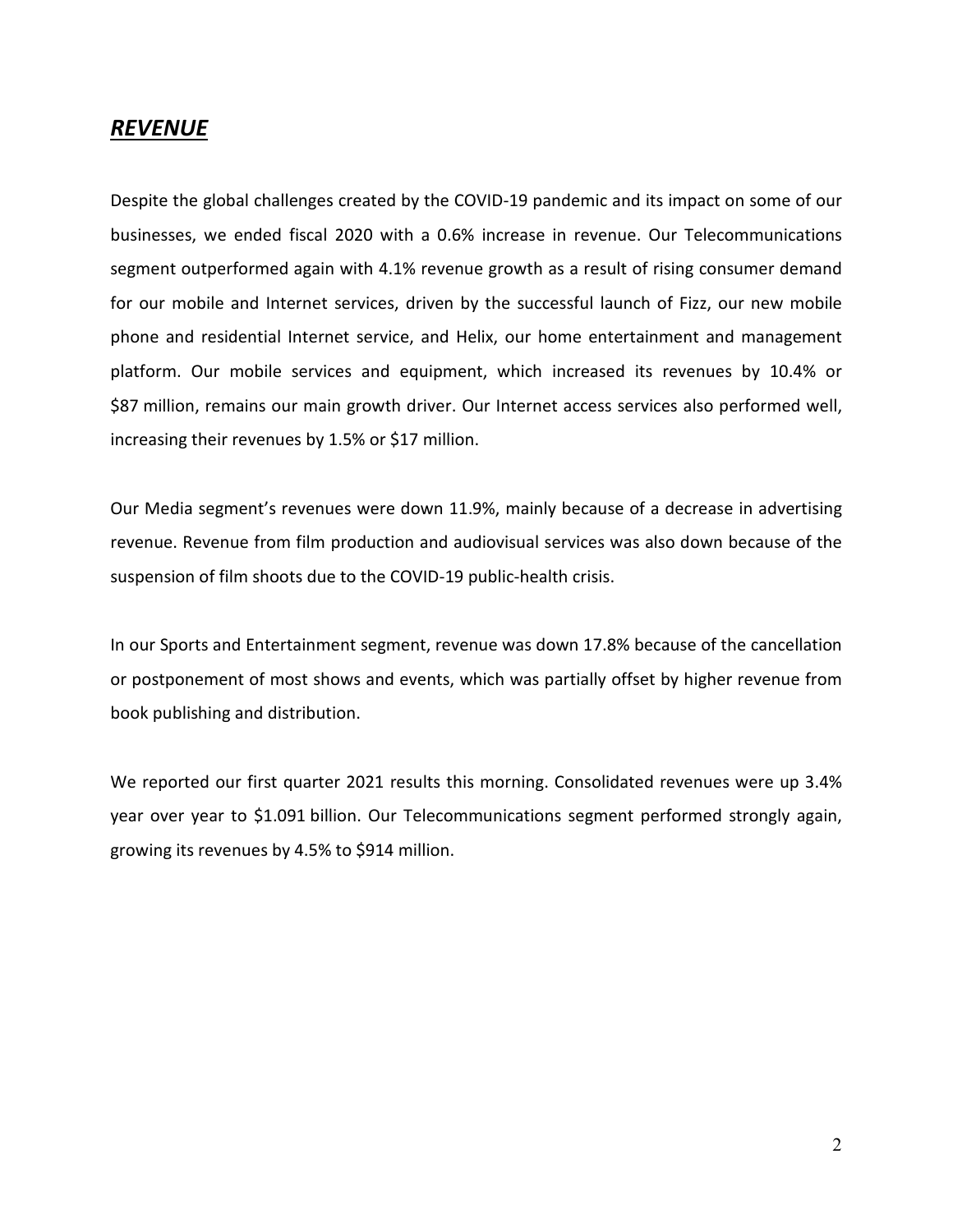#### *ADJUSTED EBITDA*

In 2020, we generated \$1.953 billion in adjusted EBITDA, a 3.9% increase from the previous year.

Our Telecommunications segment improved its operating profit by \$61 million or 3.4%, generating \$1.864 billion in adjusted EBITDA. Videotron added 71,700 revenue-generating units on the strength of a net increase of 150,600 subscriber connections to its mobile telephony service. As of December 31, Videotron had 1,481,100 mobile subscriber connections and a total of 6,147,900 revenue-generating units.

Our Media segment's adjusted EBITDA was up by \$7 million or 9.9% to \$82 million in 2020. TVA Group's adjusted EBITDA increased by \$13 million or 17.8% due to costsreductions resulting from the postponement of many sporting events and the various government assistance measures introduced in response to the COVID-19 crisis.

The Sports and Entertainment segment's adjusted EBITDA increased by \$2 million to \$9 million. The decrease in revenue was outweighed by a reduction in operating expenses resulting from lower labour costs and government assistance measures.

For the first quarter of 2021, we reported consolidated adjusted EBITDA of \$453 million, a 3.7% year-over-year increase, due in large part to our Telecommunications segment, which increased its adjusted EBITDA by 3.5% to \$451 million.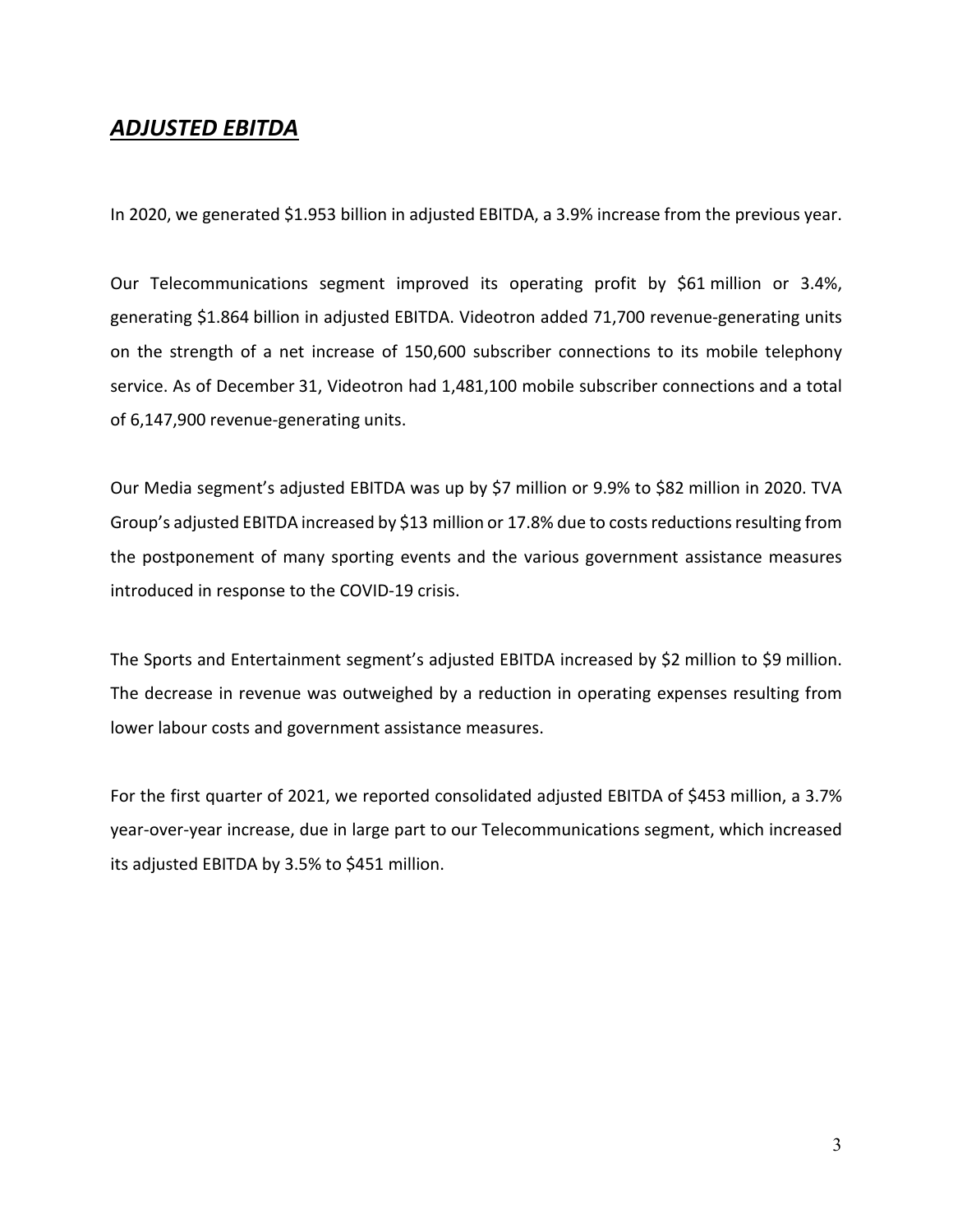# *CASH FLOW*

In 2020, cash flows from operations totalled \$1.312 billion compared with \$1.144 billion in 2019, up by \$168 million. The increase was primarily due to a \$95 million decrease in additions to property, plant and equipment and intangible assets, and the \$73 million increase in adjusted EBITDA.

Business acquisitions totalled \$47 million in 2020, compared with \$36 million in 2019. In 2020, Videotron acquired Télédistribution Amos inc. and the Sports and Entertainment Group acquired the Théâtre Capitole, a Québec City performance venue.

No proceeds from disposal were recorded in 2020, compared with \$261 million in 2019 from the sale of the operations of the 4Degrees data centres.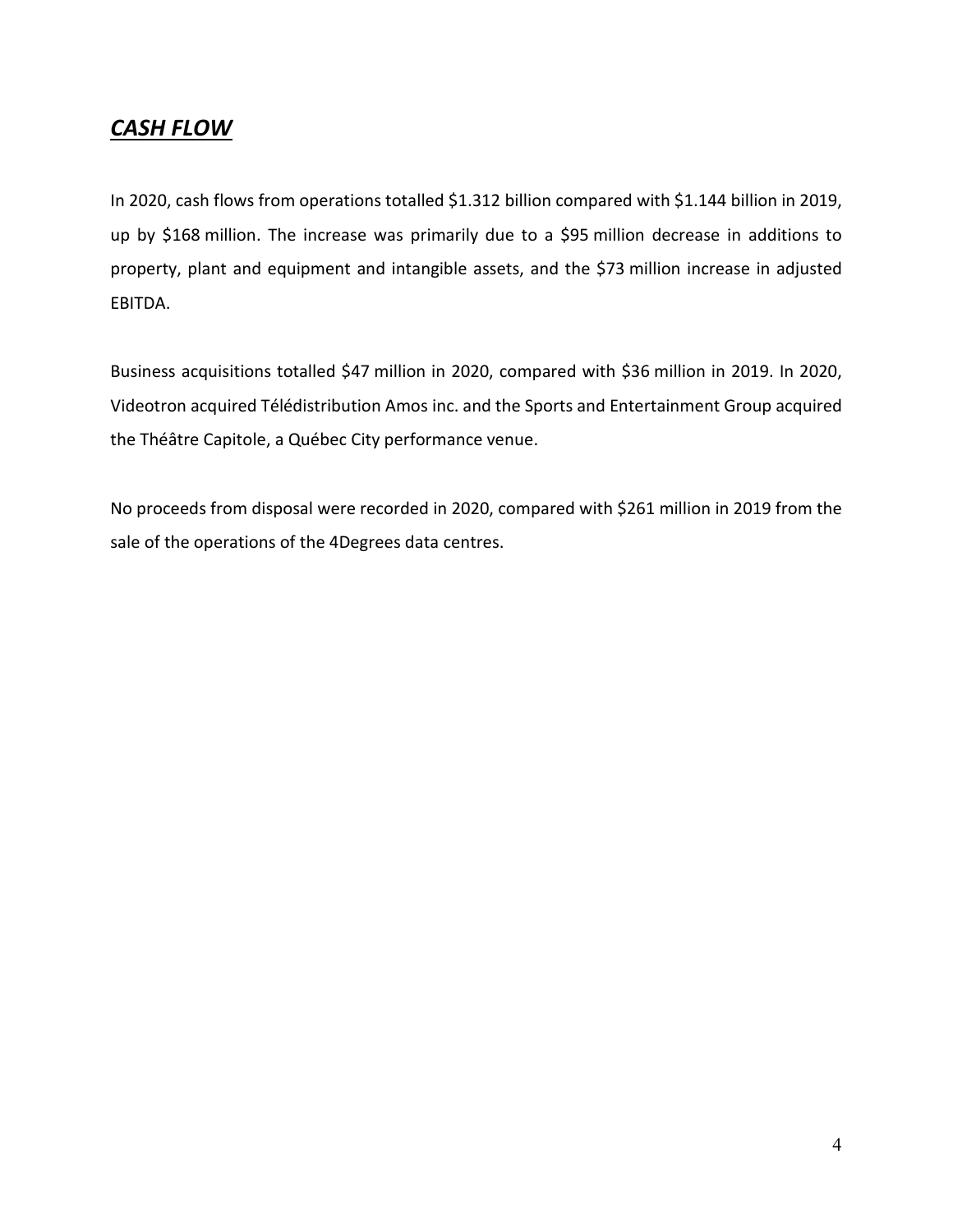### *NET DEBT LEVERAGE RATIO*

We continue to take a conservative approach to managing our financial leverage, as shown by the substantial improvement in our key financial leverage indicator. At December 31, 2020, our net debt leverage ratio, as expressed by the ratio of net debt to adjusted EBITDA, stood at 2.68x, compared with 2.91x at December 31, 2019. The growth in our adjusted EBITDA and steady positive cash flows contributed to the reduction in our net debt leverage ratio.

This was accomplished despite investments in our wireline and wireless infrastructure and the repurchase of 6.5 million shares for \$201 million in cash under our normal course issuer bid in 2020. Since the bid was initially announced in 2011, a total of 43.3 million shares have been repurchased as of March 31, 2021 at a total cost of \$951 million.